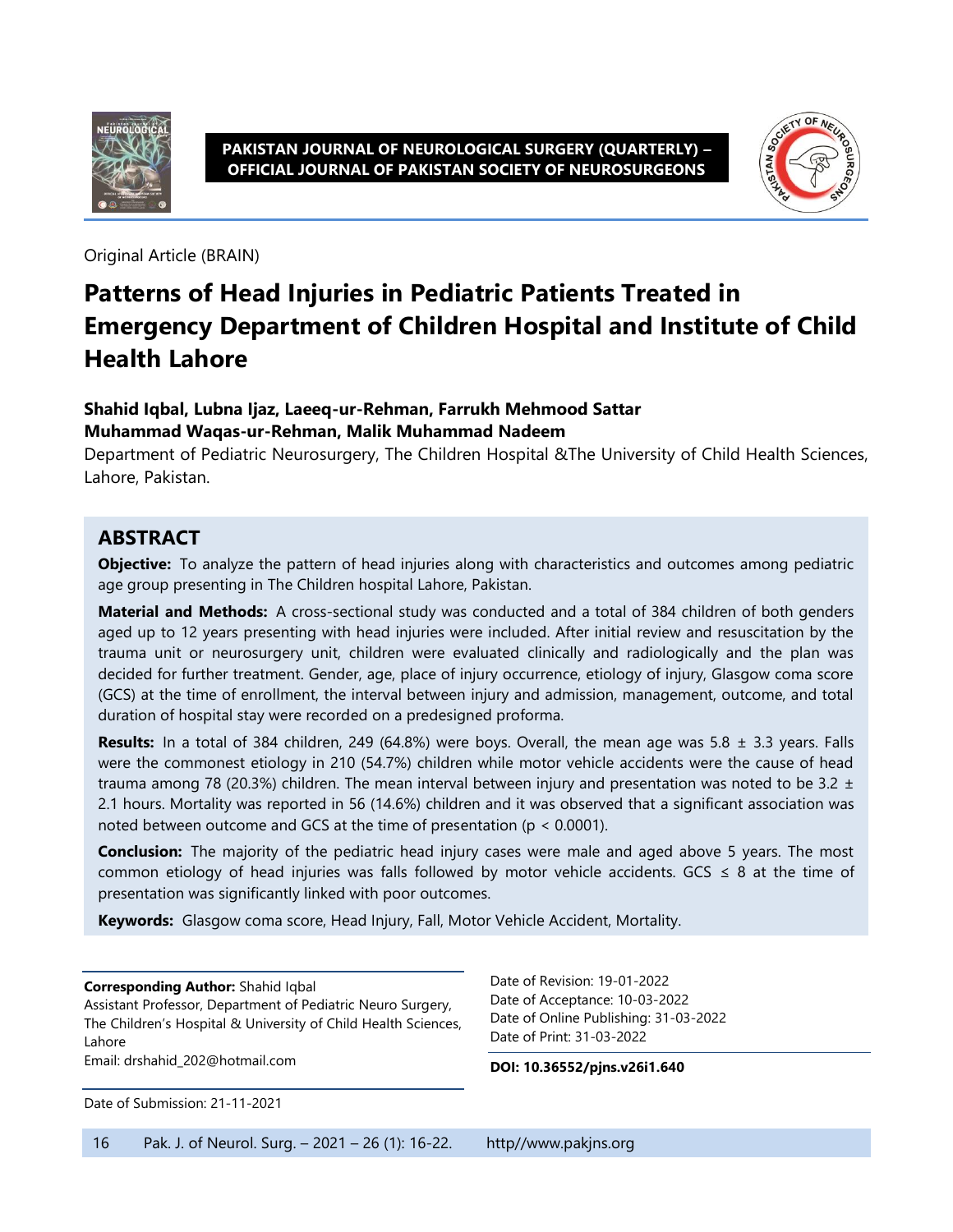# **INTRODUCTION**

Head injuries following fall from height and road traffic accidents are the leading cause of mortality and morbidity among children in Pakistan.<sup>1</sup> This also implies the Significance of road traffic safety measures to reduce roadside accidents. This will reduce traffic Injuries among children who are at risk as vehicle occupants or pedestrians. In Europe, sports-related pediatric head trauma is very common. There is a need for hospital-based as well as nationwide surveillance programs to document injury patterns among the pediatric age groups so that preventive measures could be taken. Information regarding external causes of injuries is much needed for a targeted population.<sup>2</sup> This is a study to describe pediatric head injuries patterns and identify factors that lead to the requirement of advanced care among children. Pediatric head injuries behave differently compared to adults' head injuries because pediatric brains are in an active phase of development and have more fluid contents.<sup>3</sup> Such injuries can leave children with lifelong disabilities.<sup>4</sup>

Younger children with head injuries show different symptoms clinically(less likely to develop loss of conscious level also they are less able to describe what happened) and it is difficult sometimes to diagnose brain injuries in younger children.<sup>5</sup> Pediatric head trauma ( $>$  4 years old) is often motor vehicle related and the percentage increases with increasing age i.e., 20% in children 0 to 04 years of age and up to 66% in adolescents with a peak incidence in 6 to 10 years age group.<sup>6</sup> Motor vehicles accidents account for 27 – 37% of all pediatric head injuries in children younger than 15 years. Head injuries from falls are most common in children younger than 4 years and are 24% of all pediatric head trauma whereas assault accounts for 10% of all firearm-related head injuries 2%, child abuse 24% of pediatric patients younger than 2 years. $7$ 

For a better outcome of pediatric head injury, timely evaluation and treatment are critical as

children can deteriorate from secondary brain injury faster than adults. $8$  Also this helps us save important hospital resources. Sensitization of the emergency trauma team regarding the pattern of head injury and the association of these factors with the need for advanced care for patients is very important. Moreover, this information can be used to counsel parents regarding outcomes and treatment options, and preventive measures.<sup>9</sup>

Children from low socioeconomic status are at high risk of head injuries probably due to a lack of adequate adult supervision and a lack of understanding and implementation of road safety measures.<sup>10</sup> Child neglect and abuse are becoming the most prominent cause of head injuries among children. Clinically GCS at presentation is an important marker for mortality prediction.<sup>11</sup> Other factors that can affect the outcome in children include the severity of the injury, multisystem trauma, and secondary insult. This study was done to analyze the pattern of head injuries along with characteristics and outcomes among the pediatric age group presenting in the children hospital Lahore.

# **MATERIALS AND METHODS**

# **Study Design & Setting**

A cross-sectional study was conducted at the Department of Pediatric Neurosurgery, The Children Hospital & University of Child Health Sciences, Lahore, Pakistan from November 2020 to October 2021.

# **Inclusion Criteria**

Children of both genders aged up to 12 years who presented with head injuries received in the accident & emergency (A&E) department.

# **Exclusion Criteria**

Children with multiple fractures or those who succumbed during initial resuscitation. Children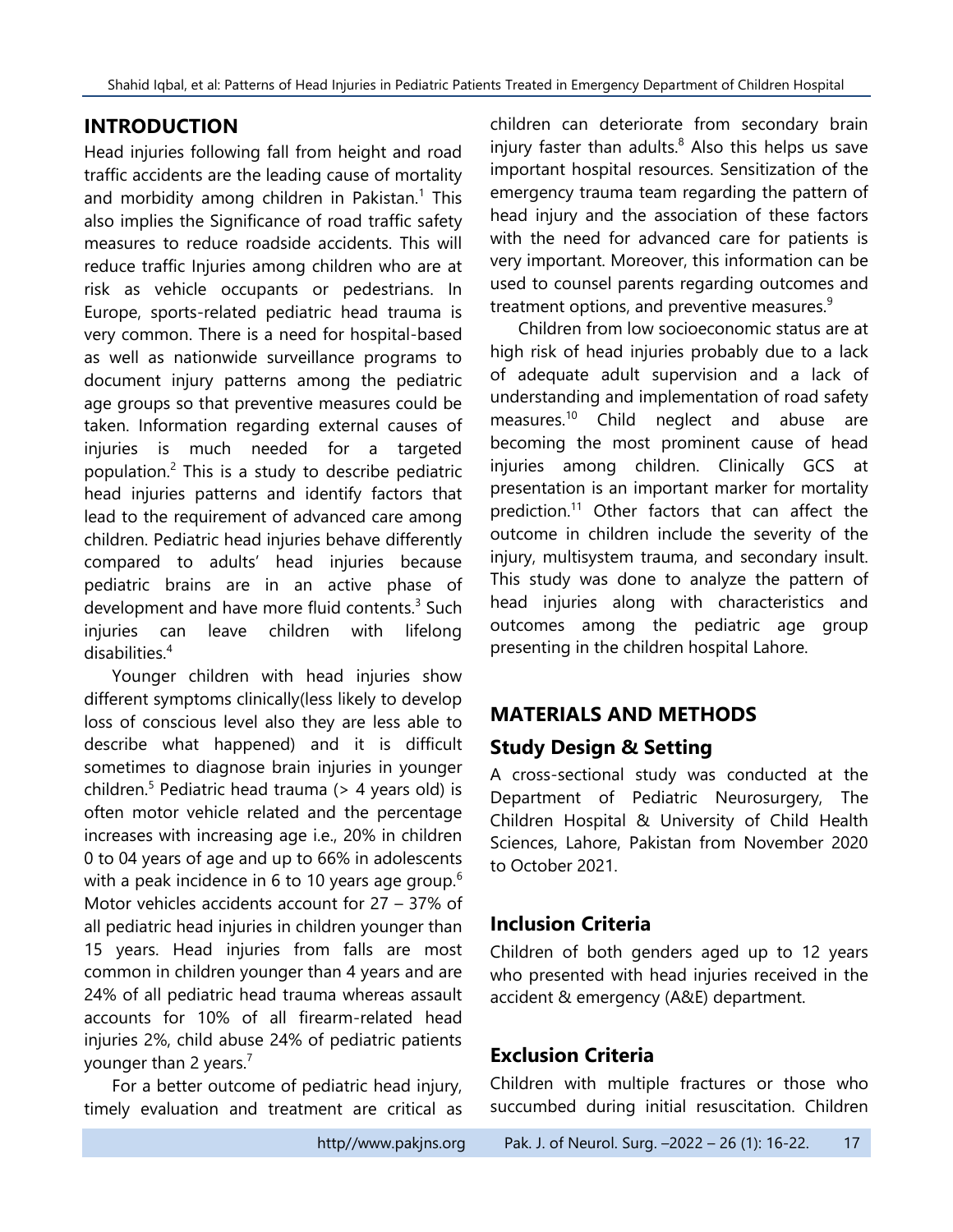who were referred to any other hospital for any reason were not included. Children whose parents or guardians refused to be part of this study were also not included.

## **Data Collection**

Approval from Institutional Ethical Committee was acquired. Informed and written consent was taken from parents or guardians of all the children. As per inclusion and exclusion criteria, a total of 384 cases were enrolled. After initial review and resuscitation by the trauma unit or neurosurgery unit, children were evaluated clinically and radiologically and a plan was made decided for further treatment. Children with GCS 15/15 were discharged from the A&E department while patients with GCS > 13, focal neurological deficit, cranial nerve palsies, raised intracranial pressure, seizures, skull fracture, or an aerocele on skull radiographs, or clinical signs of basal skull fracture (rhinorrhea, otorrhea, sub-conjunctival hemorrhage and per orbital or retro auricular ecchymosis were admitted in the neurosurgical unit. Patients with moderate (GCS 9 – 12) or severe (GCS  $\leq$  8) head injuries and brain stem involvement (clinically or radiologically) and /or acute respiratory insufficiencies were admitted to the intensive care unit. Advanced care children were labeled as those who required treatment beyond the A&E department. Relevant investigations like cranial ultrasonography, CT scan, or MRI brain were done. All the study data was collected from the parents/adult family member or caregiver who accompanied the child to the emergency department after informed written consent. Gender, age, place of injury occurrence, etiology of injury, GCS at the time of enrollment, the interval between injury and admission, management, outcome, and total duration of hospital stay were recorded on a predesigned proforma.

## **Statistical Analysis**

All the data were analyzed using SPSS version 26.0. The quantitative statistics were presented in the form of mean  $\pm$  standard deviation (SD) while qualitative data were presented as frequency and percentage. The Chi-square test was applied considering  $p \leq 0.05$  as significant.

## **RESULTS**

## **Characteristics of the Children**

Of a total of 384 children, 249 (64.8%) were boys. Overall, the mean age was estimated to be 5.8  $\pm$ 3.3 years whereas 226 (58.9%) children were above 5 years of age. Place of injury was home in 214 (55.7%) children. Falls were the commonest etiology in 210 (54.7%) children while motor vehicle accidents were the cause of head trauma among 78 (20.3%) children. The mean interval between injury and presentation was noted to be 3.2 ± 2.1 hours. Mean GCS at the time of presentation was calculated to be  $13 \pm 2$ . Table 1 is showing the characteristics of children at the time of presentation.

| <b>Characteristics</b>        |                            | Number (%)  |
|-------------------------------|----------------------------|-------------|
| Gender                        | Boys                       | 249 (64.8%) |
|                               | Girls                      | 135 (35.2%) |
| Age in Years                  | $\leq$ 5 years             | 158 (41.1%) |
|                               | > 5                        | 226 (58.9%) |
| Area of                       | Rural                      | 217 (56.5%) |
| Residence                     | Urban                      | 167 (43.5%) |
|                               | Home                       | 214 (55.7%) |
| Place of Injury<br>Occurrence | Street/highway             | 110 (28.6%) |
|                               | Others                     | 60 (15.6%)  |
|                               | Pedestrian accidents       | 21 (5.5%)   |
| Etiology of Injury            | Motor vehicle<br>accidents | 78 (20.3%)  |
|                               | Sports                     | 34 (8.9%)   |
|                               | Violence/assault           | 13 (3.4%)   |
|                               | Falls                      | 210 (54.7%) |
|                               | Falling objects            | $3(0.8\%)$  |
|                               | Stab injuries              | 12 (3.1%)   |

**Table 1:** Characteristics of Children at the Time of Presentation with Head Injuries (n=384).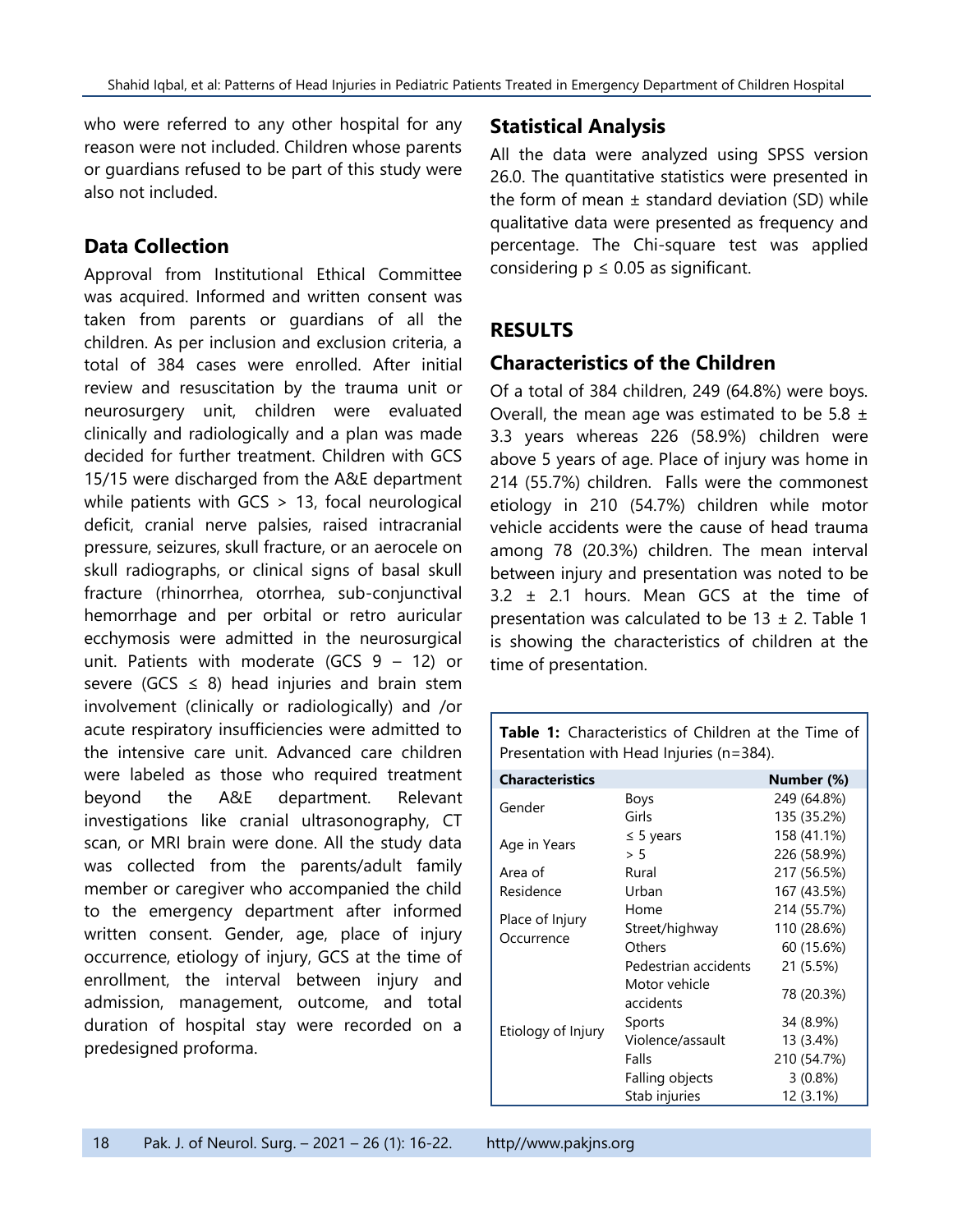Shahid Iqbal, et al: Patterns of Head Injuries in Pediatric Patients Treated in Emergency Department of Children Hospital

|                                    | Gun-shot injuries   | 6(1.6%)     |
|------------------------------------|---------------------|-------------|
| GCS at the Time<br>of Presentation | Child abuse         | 7(1.8%)     |
|                                    | Mild $(13 - 15)$    | 255 (66.4%) |
|                                    | Moderate $(9 - 12)$ | 83 (21.6%)  |
|                                    | Severe $( \leq 8)$  | 46 (12.0%)  |

#### **Outcomes**

There were 301 (78.4%) children who underwent advanced care while a total of 31 (8.1%) children required neurosurgery. The mean duration of hospital stay was noted to be 4.6  $\pm$  2.1 days. Mortality was reported in 56 (14.6%) children while 328 (85.4%) were discharged from the hospital. Table 2 is showing the association of outcome (mortality/discharged) concerning GCS at the time of presentation and it was observed that significant association was noted among outcome and GCS at the time of presentation  $(p < 0.0001)$ .

Table 2: Association of Final Outcome among Children having Head Injuries concerning GCS at the Time of Presentation ( $n = 84$ ).

| <b>GCS at the Time of Presentation</b> |                     |                    |             | <b>P-Value</b> |
|----------------------------------------|---------------------|--------------------|-------------|----------------|
| Mild $(13 - 15)$                       | Moderate $(9 - 12)$ | Severe $( \leq 8)$ |             |                |
| 250 (98.0%)                            | 65 (78.3%)          | 10 (21.7%)         | 328 (85.4%) | < 0.0001       |
| $5(2.0\%)$                             | 18 (21.7%)          | 36 (78.3%)         | 56 (14.6%)  | (Significant   |
| 255 (66.4%)                            | 83 (21.6%)          | 46 (12.0%)         | 384 (100%)  | result)        |
|                                        |                     |                    |             | <b>Total</b>   |

# **DISCUSSION**

Pediatric head injuries are considered to be a major public health issue all around the world. In the present study, we noted that 64.8% of children with head injuries were boys. Data from northern India also showed that the majority of the children with head injuries were male.<sup>12</sup> Local data from Karachi evaluating 181 children with head injuries revealed 69.6% of the children to be boys which is quite similar to our findings.<sup>13</sup> A study from Rawalpindi noted that 76% of children are male.<sup>14</sup> In this study, the etiology of head injuries was falling among 54.7% of children while motor vehicle accidents constituted 20.3% of cases. A study from India by Madaan et al. revealed 59% of children with head injuries have etiology as accidental falls while road traffic and rail accidents were noted among  $34\%$  of cases.<sup>12</sup> Local data showed that 63.3% of children with head injuries were due to falls while road traffic accidents were the cause of head injuries among 25% which is close to what we noted in the present study.<sup>15</sup> Data from Iran differs from our findings where motor vehicle accidents were the etiology behind the majority of head injury cases among children.<sup>16</sup>

In the present study, mortality was reported in 14.6% of cases. Local data from Sahiwal found poor outcomes among 15.8% of children with head injuries<sup>15</sup> while others reported mortality among  $9.9\%$  of children with head injuries.<sup>13</sup> Significant association of mortality was observed between severe GCS and mortality  $(p < 0.0001)$  as 78.3% of the children with GCS  $\leq$  8 died while mortality was reported to be only 2% among children with mild GCS at the time of presentation. Our findings showing predominantly poor outcomes among children with GCS  $\leq$  8 were not surprising as these children are expected to have poor outcomes due to neurological and physical compromise at the time of presentation. In a study from India analyzing 403 cases of pediatric trauma, mortality was reported among 65.3% of children with GCS ≤ 8 while mortality was only 2.6% among children with GCS between 13 to  $15.^{17}$  A local study analyzing 120 children with head injuries showed that 68.8% of the children with GCS  $\leq$  8 were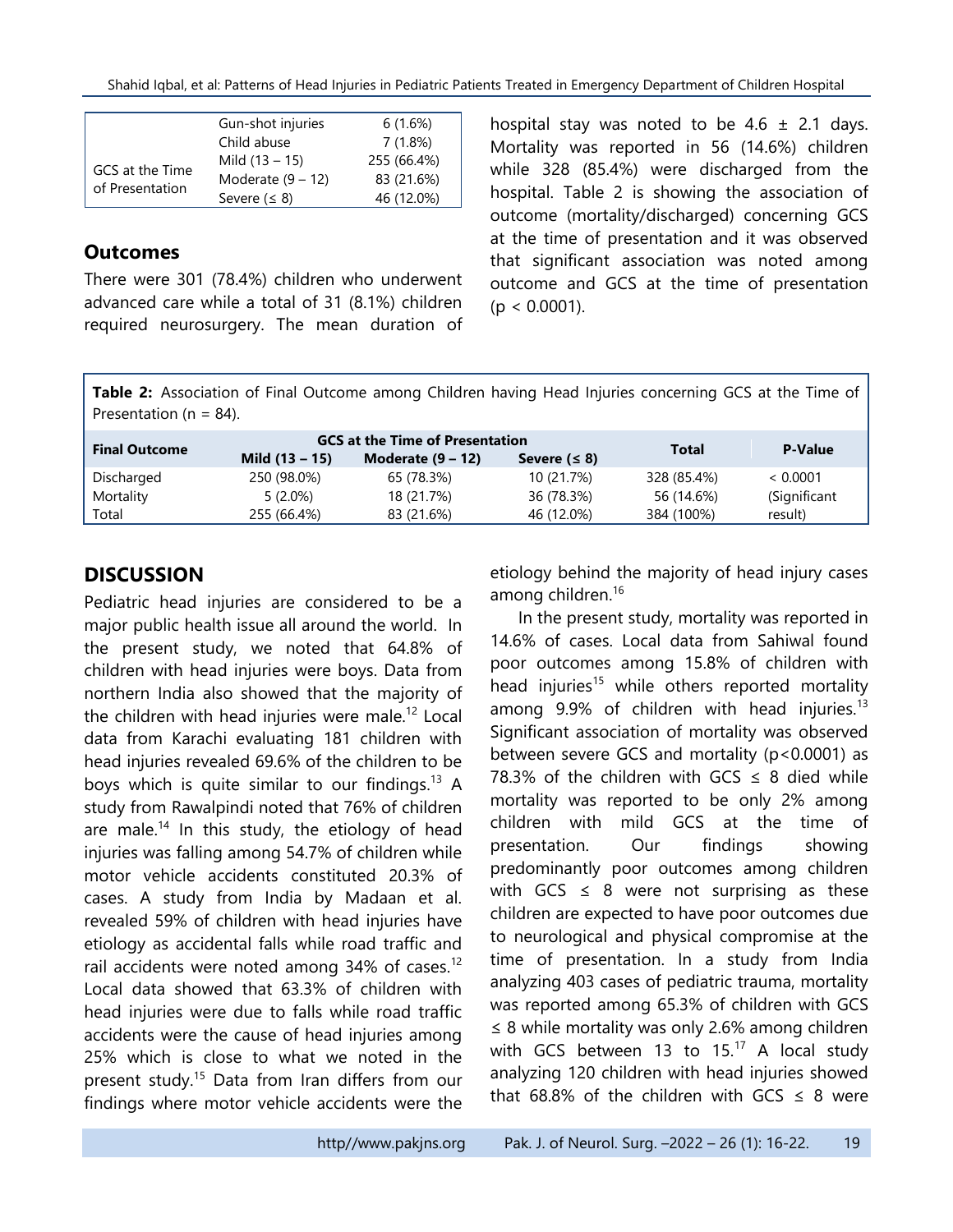having poor outcomes.<sup>15</sup> Despite advancements in the diagnostic and interventional modalities in pediatric head injuries, these injuries are still the cause of significant morbidity and mortality in a developing country like Pakistan. Although, head injuries among children are treated pretty similar to adults with head injuries researchers have shown that children are found to have better outcomes when compared to adults with head injuries.<sup>18</sup> Unlike in the present study where we noted presenting GCS to be a very strong predictor of outcomes among children with head injuries, some researchers have argued that GCS is not a reliable predictor of outcomes in the absence of hypoxia and/or ischemia.<sup>19,20</sup> This could be due to improper resuscitation at the peripheral healthcare facilities or late referrals to proper neurosurgical settings, patients are expected to suffer from hypoxia that can lead to worse outcomes among cases of head injuries. $17,21$ 

# **Limitations**

Our study had some limitations as well. As this was a single-center study, our findings should not be generalized. We were unable to correlate radiological findings with the outcome in the present study.

# **CONCLUSION**

The majority of the pediatric head injury cases were male and aged above 5 years. The most common etiology of head injuries was falls followed by motor vehicle accidents.  $GCS \leq 8$  at the time of presentation was significantly linked with poor outcomes. Timely resuscitation and referrals must be made from non-neurosurgery centers to specialized neurosurgery centers for children with head injuries. Community education programs about the preventable causes of pediatric head injuries must be planned for the prevention of pediatric head injuries.

#### **REFERENCES**

- 1. Bahloul M, Chelly H, Chaari A, Chabchoub I, Haddar S, Herguefi L, Bouaziz M. Isolated traumatic head injury in children: Analysis of 276 observations. J Emerg Trauma Shock, 2011; 4: 29– 36.
- 2. Kisser R, Latarjet J, Bauer R, Rogmans W. Injury data needs and opportunities in Europe. Int J Inj Control Safety Promot. 2009; 16: 103–112.
- 3. Niedzwecki CM, Marwitz JH, Ketchum JM, Cifu DX, Dillard CM, Monasterio EA. Traumatic brain injury: A comparison of inpatient functional outcomes between children and adults. J Head Trauma Rehab. 2008; 23: 209–219.
- 4. Fay TB, Yeates KO, Wade SL, Drodar D, Stancin T, Taylor HG. Predicting longitudinal patterns of functional deficits in children with traumatic brain injury. Neuropsychology, 2009; 23: 271–282.
- 5. Hu CF, Fan HC, Chang CF, Chen SJ. Current approaches to the treatment of head injury in children. Pediatr Neonatol. 2013; 54: 73–81.
- 6. Udoh DO, Adeyemo AA. Traumatic brain injuries in children: A hospital-based study in Nigeria. Afr J Paediatr Surg. 2013; 10: 154-9.
- 7. Toda N, Ayajiki K, Okamura T. Cerebral blood flow regulation by nitric oxide: recent advances. Pharmacol Rev. 2009; 61 (1): 62-97.
- 8. Pinto PS, Meoded A, Poretti A, Tekes A, Huisman TA. The unique features of traumatic brain injury in children. Review of the characteristics of the pediatric skull and brain, mechanism of trauma, patterns of injury, complications, and their imaging findings – part 2. J Neuro-Imaging, 2012; 22: e18– e41.
- 9. Dinesh S, Towner E, Vincenten J, Segui-Gomez M, Racioppi F. European report on child injury prevention. Copenhagen, Denmark: WHO Europe, 2008.
- 10. Durkin MS, Laraque D, Lubman I, Barlow B. Epidemiology and Prevention of Traffic Injuries to Urban Children and Adolescents. Pediatrics, 1999; 103; e74.
- 11. Youssef, Meray Rene L.; Galal, Yasmine S. Causes and outcome predictors of traumatic brain injury among emergency admitted pediatric patients at Cairo University Hospitals. J Egypt Pub Health Assoc. 2015; 90 (4): 139–145.
- 12. Madaan P, Agrawal D, Gupta D, Kumar A, Jauhari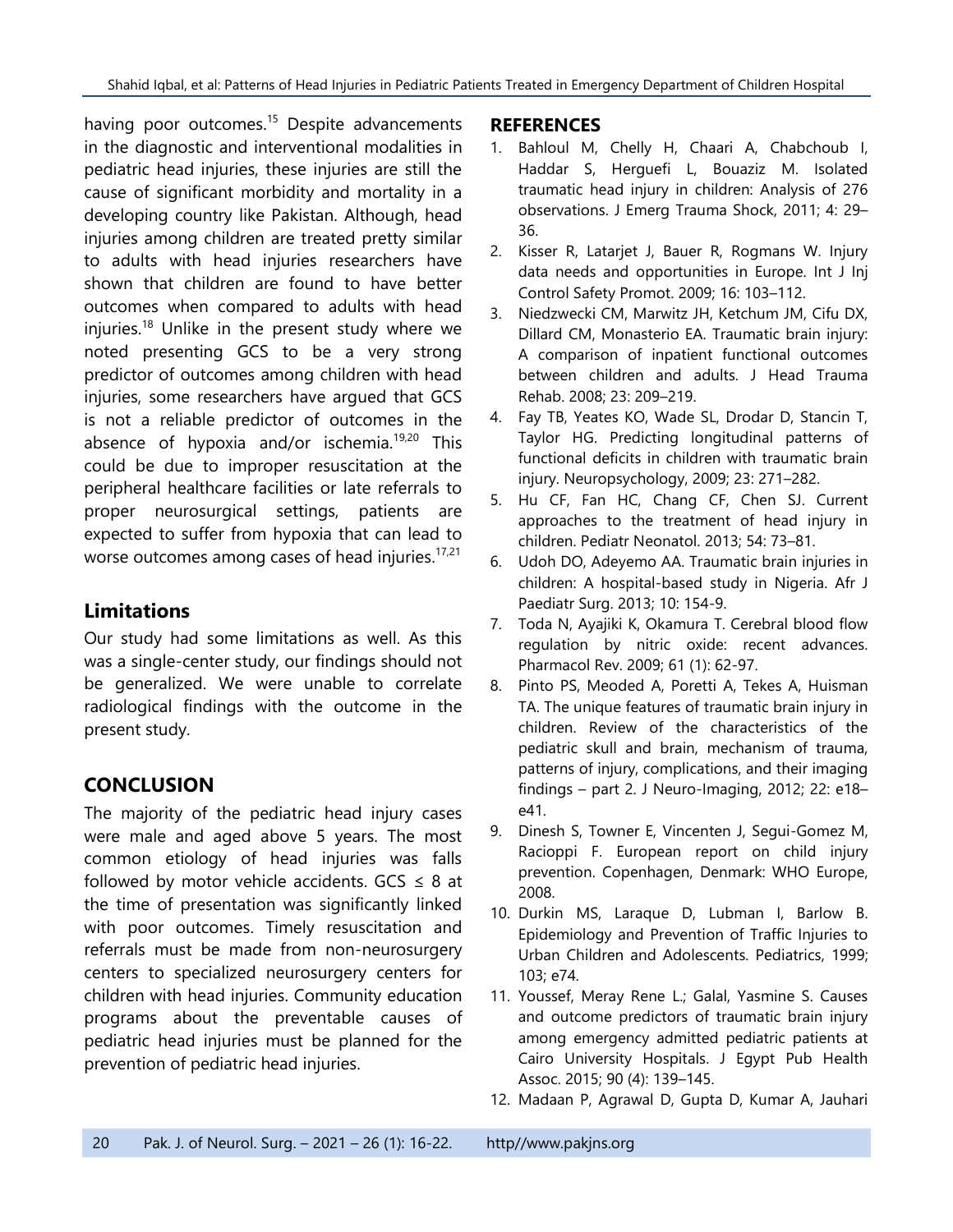P, Chakrabarty B, et al. Clinicoepidemiologic profile of pediatric traumatic brain injury: Experience of a tertiary care hospital from Northern India. J Child Neurol. 2020; 35 (14): 970-974.

- 13. Saher M, Iqbal M. Outcome of traumatic head injury in children and its comparison with severity. Pak J Med Dent. 2018; 7 (3): 27-31.
- 14. Siraj M, Haq M, Malik NA, Aziz A, Saeed R. Head injury in paediatric age group. J Surg Pak. 2010; 15 (4): 190-192.
- 15. Asif M, Rehman WA, Serwar S, Younas H, Younas F. Pediatric head injury: A study of 120 cases. Pak J Neurol Surg. 2021; 25 (2): 180-186.
- 16. Bhalla K, Naghavi M, Shahraz S, Bartels D, Murray CJ. Building national estimates of the burden of road traffic injuries in developing countries from all available data sources: Iran. Inj Prev. 2009; 15 (3): 150-6.
- 17. Wani AA, Sarmast AH, Ahangar M, Malik NK, Chhibber SS, Arif SH, et al. Pediatric Head Injury: A Study of 403 Cases in a Tertiary Care Hospital in a Developing Country. J Pediatr Neurosci. 2017; 12

(4): 332-337.

- 18. Garg K, Sharma R, Gupta D, Sinha S, Satyarthee GD, Agarwal D, et al. Outcome predictors in pediatric head trauma: A study of clinicoradiological factors. J Pediatr Neurosci. 2017; 12 (2): 149-153.
- 19. Aldrich EF, Eisenberg HM, Saydjari C, Luerssen TG, Foulkes MA, Jane JA, et al. Diffuse brain swelling in severely head-injured children. A report from the NIH traumatic coma data bank. J Neurosurg. 1992; 76: 450–454.
- 20. Ong L, Selladurai BM, Dhillon MK, Atan M, Lye MS. The prognostic value of the Glasgow coma scale, hypoxia and computerised tomography in outcome prediction of pediatric head injury. Pediatr Neurosurg. 1996; 24: 285–291.
- 21. Rus D, Chereches RM, Peek-Asa C, Marton-Vasarhely EO, Oprescu F, Brinzaniuc A, et al. Paediatric head injuries treated in a children's emergency department from Cluj-Napoca, Romania. Int J Inj Contr Saf Promot. 2016; 23 (2): 206-13.

#### **Additional Information**

**Disclosures:** Authors report no conflict of interest.

**Ethical Review Board Approval:** The study was conformed to the ethical review board requirements.

**Human Subjects:** Consent was obtained by all patients/participants in this study.

#### **Conflicts of Interest:**

In compliance with the ICMJE uniform disclosure form, all authors declare the following:

**Financial Relationships:** All authors have declared that they have no financial relationships at present or within the previous three years with any organizations that might have an interest in the submitted work.

**Other Relationships:** All authors have declared that there are no other relationships or activities that could appear to have influenced the submitted work.